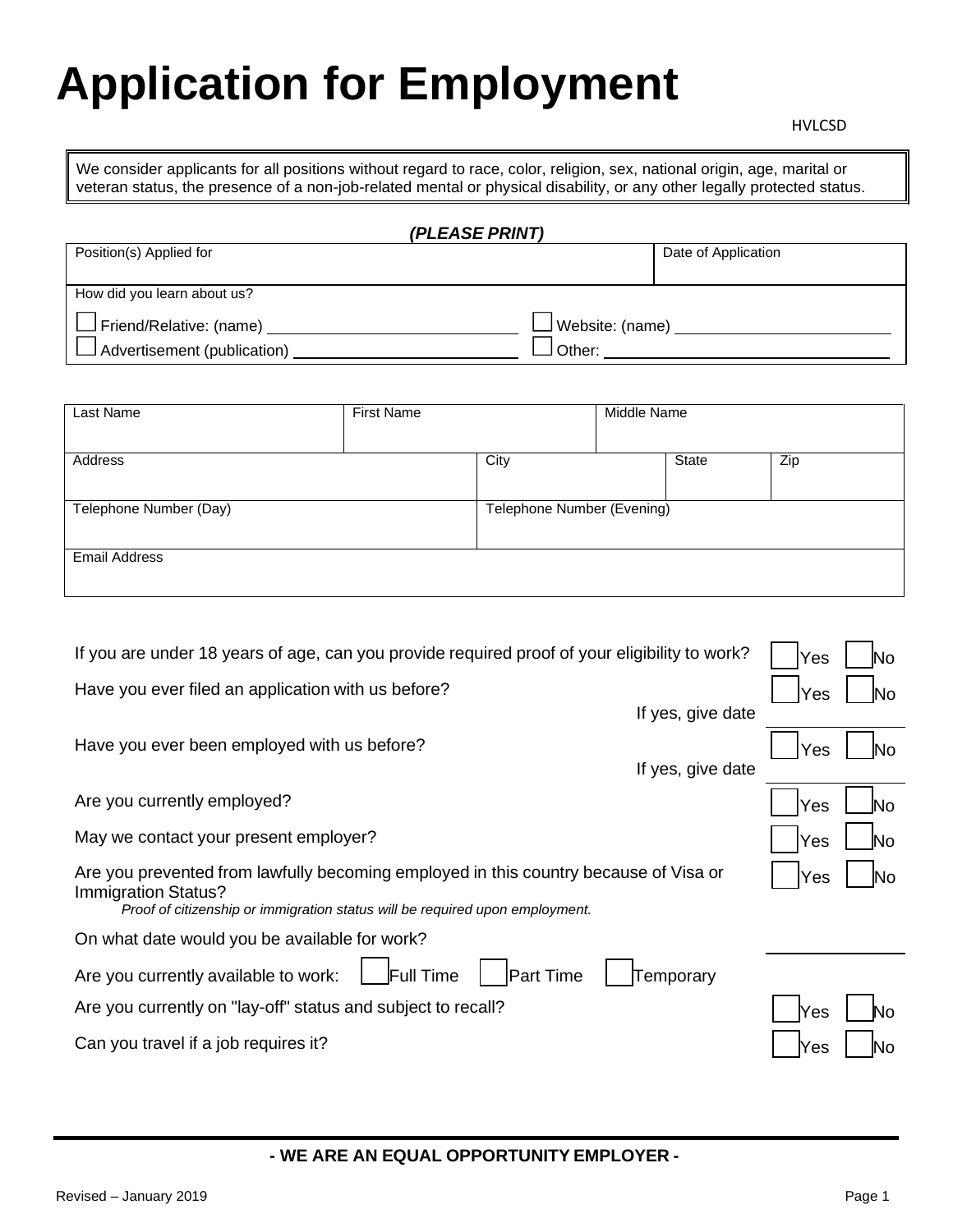### **Education**

|                                                                                                      | <b>High School</b> | Undergraduate<br>College/University* | Graduate/Professional* |
|------------------------------------------------------------------------------------------------------|--------------------|--------------------------------------|------------------------|
| School Name and City                                                                                 |                    |                                      |                        |
| Years Completed                                                                                      |                    |                                      |                        |
| Describe Course of Study                                                                             |                    |                                      |                        |
| Describe any specialized training,<br>apprenticeship, skills and extra<br>curricular activities      |                    |                                      |                        |
| Describe any honors you have received                                                                |                    |                                      |                        |
| State any additional information you feel<br>may be helpful to us in considering your<br>application |                    |                                      |                        |

\*Education beyond the requirements on the job description or not related to the job for which you are applying need not be listed.

| Indicate any languages, other than English, that you can speak, read and/or write. |               |             |             |  |  |
|------------------------------------------------------------------------------------|---------------|-------------|-------------|--|--|
|                                                                                    | <b>FLUENT</b> | <b>GOOD</b> | <b>FAIR</b> |  |  |
| <b>SPEAK</b>                                                                       |               |             |             |  |  |
| <b>READ</b>                                                                        |               |             |             |  |  |
| <b>WRITE</b>                                                                       |               |             |             |  |  |

List professional, trade, business or civic activities and offices held.

*You may exclude memberships which would reveal sex, race, religion, national origin, age, ancestry, or handicap or other protected status.*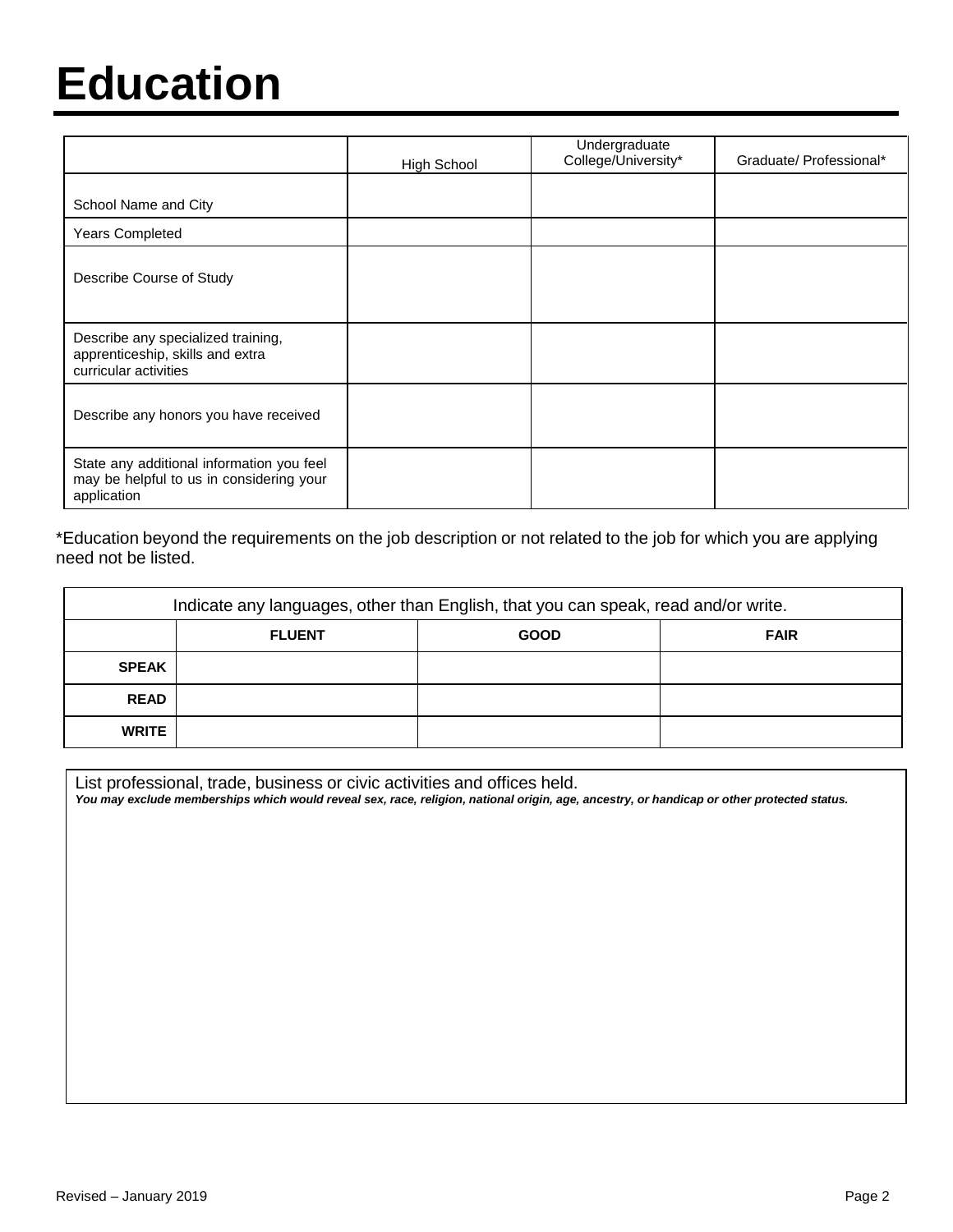## **Employment Experience**

Start with your present or last job. Include military service assignments and volunteer activities which relate to the job for which you are applying. You may exclude organizations which indicate race, color, religion, gender, national origin, mental or physical disability or other protected status.

| 1. | Employer            |            | Dates Employed |                        | <b>Work Performed</b> |
|----|---------------------|------------|----------------|------------------------|-----------------------|
|    |                     |            | From           | $\overline{\text{To}}$ |                       |
|    | Telephone Number(s) |            |                |                        |                       |
|    | Address             |            |                |                        |                       |
|    | Job Title           | Supervisor |                |                        |                       |
|    | Reason for Leaving  |            |                |                        |                       |
| 2. | Employer            |            |                | Dates Employed         | <b>Work Performed</b> |
|    |                     |            | From           | To                     |                       |
|    | Telephone Number(s) |            |                |                        |                       |
|    | Address             |            |                |                        |                       |
|    | Job Title           | Supervisor |                |                        |                       |
|    | Reason for Leaving  |            |                |                        |                       |
| 3. | Employer            |            | Dates Employed |                        | <b>Work Performed</b> |
|    |                     |            | From           | $\overline{\text{To}}$ |                       |
|    | Telephone Number(s) |            |                |                        |                       |
|    | Address             |            |                |                        |                       |
|    | Job Title           | Supervisor |                |                        |                       |
|    | Reason for Leaving  |            |                |                        |                       |
| 4. | Employer            |            |                | Dates Employed         | <b>Work Performed</b> |
|    |                     |            | From           | To                     |                       |
|    | Telephone Number(s) |            |                |                        |                       |
|    | Address             |            |                |                        |                       |
|    | Job Title           | Supervisor |                |                        |                       |
|    | Reason for Leaving  |            |                |                        |                       |

If you need additional space, please continue on a separate sheet of paper.

#### **Special Skills and Qualifications**

Summarize special job-related skills and qualifications acquired from employment or other experience.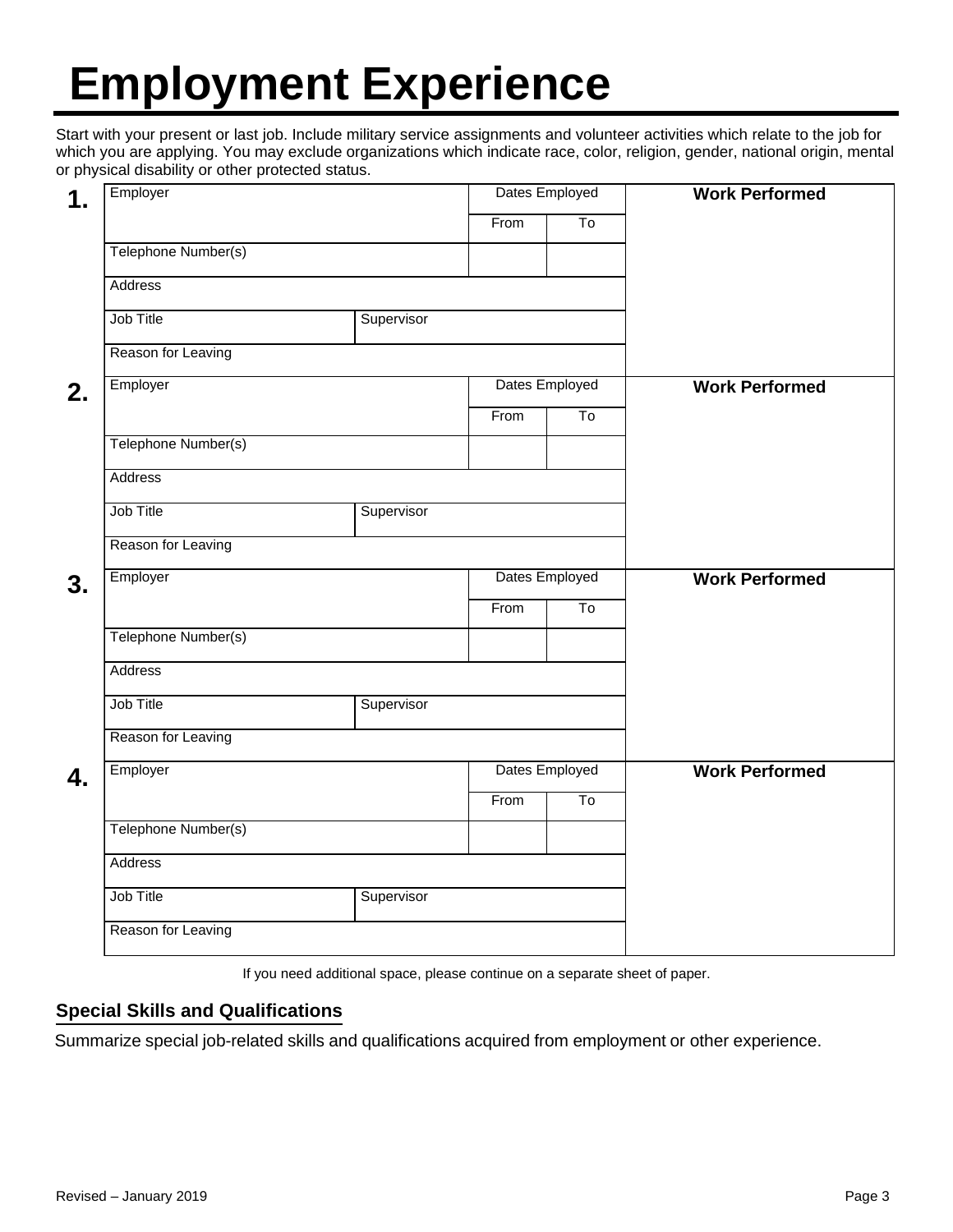### **References**

Give name, address and telephone number of three business references who are not related to you.

|    | <b>Name</b> | Relationship | <b>Email Address</b> | <b>Telephone Number</b> |
|----|-------------|--------------|----------------------|-------------------------|
| 1. |             |              |                      |                         |
|    |             |              |                      |                         |
|    |             |              |                      |                         |
| 2. |             |              |                      |                         |
|    |             |              |                      |                         |
|    |             |              |                      |                         |
| 3. |             |              |                      |                         |
|    |             |              |                      |                         |
|    |             |              |                      |                         |

Do you have the physical and mental ability to perform the tasks on the **attached** job **Yes** No description (with or without accommodation)?

*(If accommodation is necessary, please describe below)*